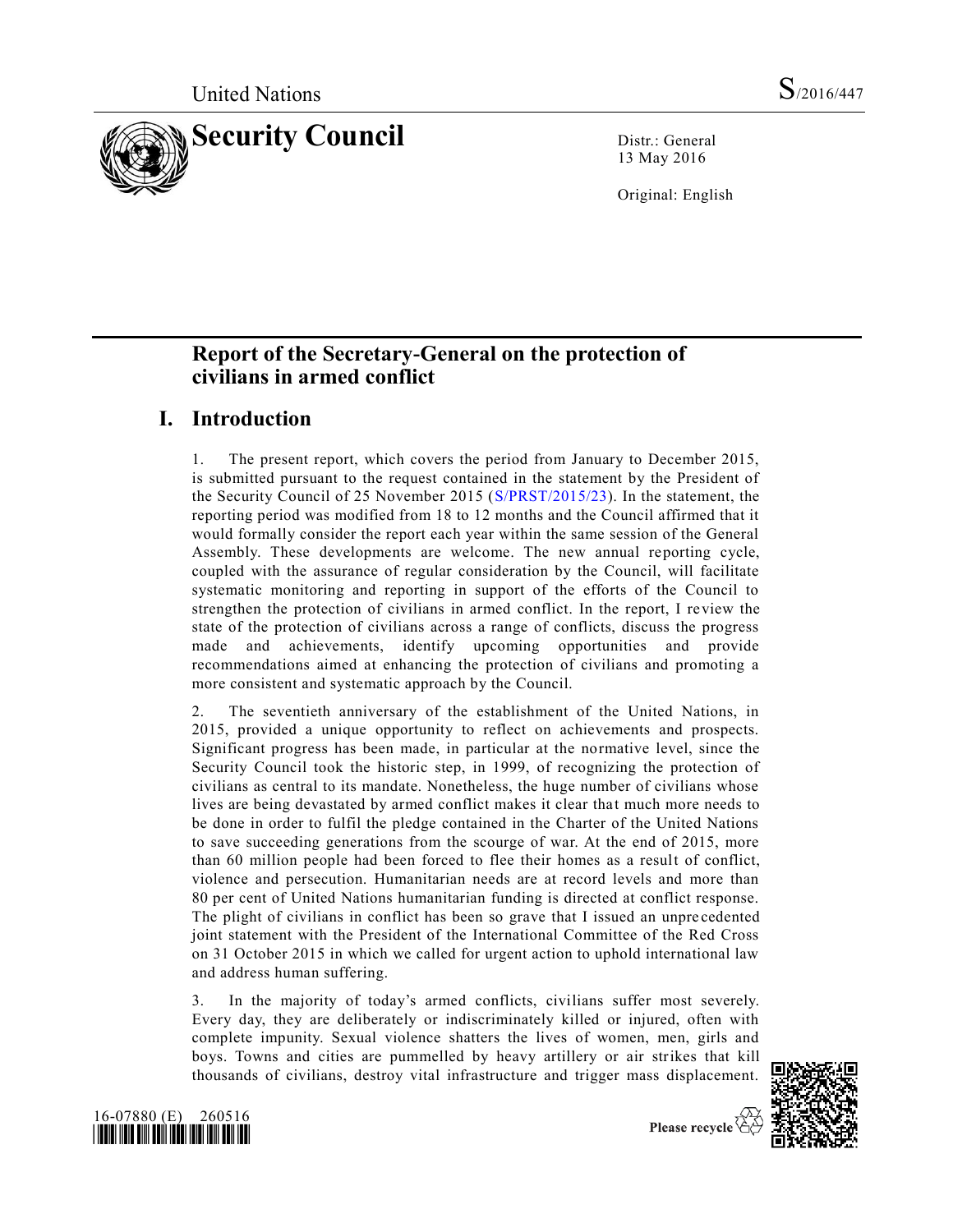Data collected in 2015 by the organization Action on Armed Violence indicated that, when explosive weapons had been used in populated areas, an astonishing 92 per cent of those killed or injured were civilians, including those in playgrounds, hospitals and crowded streets and queuing for food. Behind those figures are families separated and in mourning, entire communities devastated, a cultural heritage lost to the world and a generation of children without an education.

4. The reaffirmation of the Security Council, in the statement by the President of the Council of 25 November 2015, that the protection of civilians remains one of the core issues on its agenda is an important signal that must be translated into action. The year 2015 demonstrated that remarkable results could be attained when the international community acted together. We agreed on an ambitious sustainable development agenda to end global poverty. We adopted a universal climate change agreement, established a new framework to reduce disaster risk and enhance resilience and initiated major peace and security reforms. The inaugural World Humanitarian Summit, to be held on 23 and 24 May 2016 in Istanbul, Turkey, will bring together world leaders, national and international aid organizations, representatives of conflict-affected communities and many others and mark the first major opportunity to demonstrate that those furthest behind must be given priority. In preparation for the Summit, I laid out an Agenda for Humanity [\(A/70/709,](http://undocs.org/A/70/709) annex) calling upon world leaders to take action to prevent and end conflict, improve the respect for international law, enhance the protection of civilians and strengthen the response to forced displacement.

5. The international community stands at a critical juncture. Member States must seize the opportunity provided by the World Humanitarian Summit to take concrete and collective action, on the basis of clear targets and indicators, to uphold international law and protect civilians in armed conflict. In addition, the Security Council must make concerted and consistent efforts to protect the lives and dignity of civilians affected by armed conflict. We must all work together to deliver on our pledge to leave no one behind and to reach those furthest behind first.

## **II. State of protection: trends across conflicts**

6. Identified in the present report are broad trends and patterns of harm to civilians in armed conflict, on the basis of information provided by United Nations actors and humanitarian organizations operating around the world. Data were collected in a wide range of countries experiencing or recovering from armed conflicts and those hosting large numbers of refugees. Across conflicts, several issues emerged as priorities: improving compliance with international humanitarian and human rights law; ensuring accountability for violations; strengthening the protection of civilians from the use of explosive weapons in populated areas; improving humanitarian access to people in need; protecting humanitarian and health-care personnel and objects; and preventing and better responding to forced displacement. The examples discussed herein are intended to be illustrative rather than exhaustive.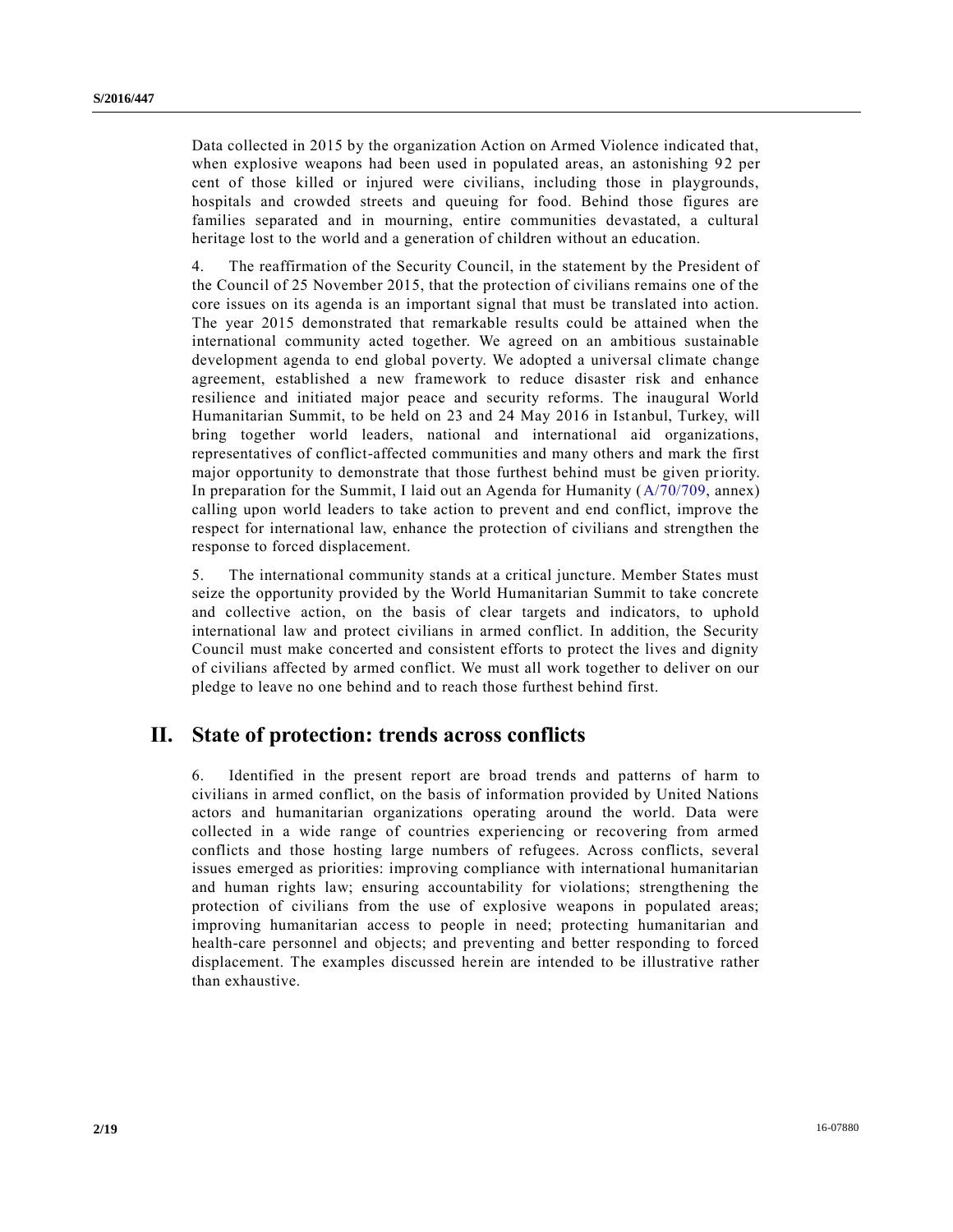## **Strengthening compliance with international law is a prerequisite for the protection of civilians**

7. Most civilian deaths, suffering and displacement that we witness in armed conflict would be avoidable if parties to conflict respected the fundamental norms of international humanitarian and human rights law. Across conflicts, many parties are routinely defying those laws with utter contempt for human life. Civilians are killed or severely injured in deliberate or indiscriminate attacks. Schools, hospitals and places of worship are deliberately or indiscriminately bombed or shelled. Humanitarian workers are kidnapped or killed, hospitals destroyed and ambulances looted. Sexual violence remains widespread, and there are daily reports of summary executions, arbitrary arrests and detention, abductions, forced disappearances and torture.

8. Such trends are most striking in the Syrian Arab Republic and Yemen, where State and non-State parties to the conflicts show complete disregard for international humanitarian and human rights law. Throughout 2015, indiscriminate air strikes and use of artillery, mortars and rockets killed, injured and displaced millions of civilians in both countries. There was evidence of the use of chemical weapons in the Syrian Arab Republic and reports of the use of cluster munitions in both it and Yemen. Parties to those conflicts committed serious human rights violations against civilians, including unlawful killings, arbitrary detention, torture, sexual violence, enforced disappearances and the taking of hostages. Parties also targeted civilian infrastructure and deliberately disrupted water, electricity and other essential networks. In the Syrian Arab Republic, for example, deliberate water cuts affected 7.7 million civilians in Aleppo, Damascus and Dar'a during the second quarter of 2015.

9. Similar patterns are evident in other conflicts, to varying degrees. In Afghanistan, for example, 11,002 civilian casualties (3,545 killed and 7,457 injured) were recorded in 2015, the highest number since the United Nations began systematically recording casualties, in 2009. Civilian casualties recorded from targeted killings by non-State armed groups increased by 27 per cent compared with 2014, while women and children casualties increased by 37 and 14 per cent, respectively. High civilian casualties were also recorded in Iraq (7,515 killed and 14,855 injured), which marked a decrease compared with 2014. In Iraq, Libya and Nigeria, government forces and non-State armed groups committed serious human rights violations against civilians, including unlawful killings, abductions, torture, enforced disappearances and sexual violence. In Nigeria, Boko Haram increasingly used women and young children as suicide bombers.

10. In South Sudan, there were widespread atrocities, including unlawful killings, abductions, sexual violence and the recruitment and use of children, often targeting civilians along ethnic lines, in 2015. The Global Protection Cluster recorded more than 1,000 civilians killed in southern and central Unity State between April and September 2015 alone. Civilian homes and health and educational facilities were systematically destroyed, livestock looted and crops and seeds delibera tely burned. Attacks targeting civilians and farms were also reported in the Democratic Republic of the Congo and the Sudan. In the Central African Republic, 1,263 documented cases of serious human rights violations, committed by government forces and armed groups, affected 2,038 victims.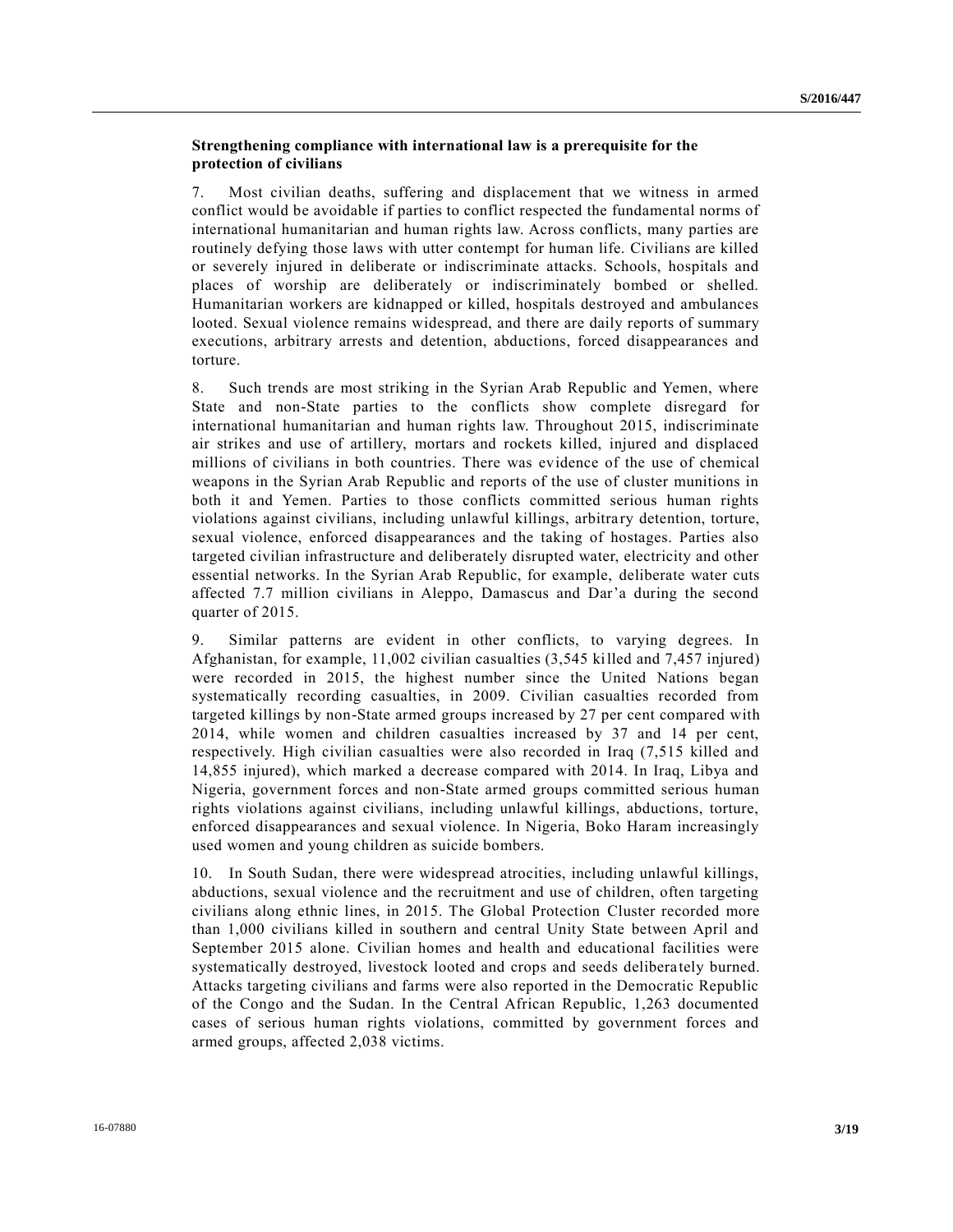11. In the occupied Palestinian territory, the construction of illegal settlements continued in 2015, resulting in the loss of property and sources of livelihood, threats to physical security and restrictions on access to services, as addressed in my most recent report on the subject [\(A/HRC/31/43\)](http://undocs.org/A/HRC/31/43). The destruction of Palestinian homes and structures displaced 781 people in the West Bank, including East Jerusalem. A new wave of attacks and violence began in October 2015 in the occupied Palestinian territory and Israel, leaving at least 141 Palestinians, 22 Israelis and 2 foreign nationals dead as at the end of 2015.

12. In those and other conflicts, strengthening compliance with international humanitarian and human rights law is a prerequisite for improving the protection of civilians. This is a key focus of my Agenda for Humanity. A failure to take action to promote the respect for international humanitarian and human rights law contributes to civilian suffering and ultimately undermines the law. A world without adherence to common rules and norms is in the interest of no one.

### *Greater efforts are needed to protect children*

13. The pervasive lack of compliance with international humanitarian and human rights law is having a particularly devastating impact on children, as detailed in my most recent report on children and armed conflict [\(A/70/836-S/2016/360\)](http://undocs.org/A/70/836). In several conflicts, including in Afghanistan, the Central African Republic, Somalia, South Sudan and Yemen, grave violations against children increased significantly in 2015 compared with 2014. I reiterate the recommendations set out in that report and call upon the Security Council, Member States and other relevant actors to take specific measures to protect children affected by armed conflict and ensure accountability for grave violations.

14. The military use of schools further jeopardizes the safety of children. In the Democratic Republic of the Congo, for example, 30 incidents of such use were recorded in 2015, compared with 9 in 2014. A total of 20 incidents were recorded in Afghanistan, 40 in South Sudan, 34 in Ukraine and 51 in Yemen. All parties to conflict are obliged to take precautions to protect civilians and civilian objects against the effects of military operations. Since the Oslo Conference on Safe Schools, in May 2015, more than 50 States have endorsed the Safe Schools Declaration and committed themselves to better protecting educational facilities, pupils and teachers from attack, including by incorporating the Guidelines for Protecting Schools and Universities from Military Use during Armed Conflict into national legal and operational frameworks. I encourage all Member States to endorse the Declaration.

#### *Conflict-related sexual violence remains rampant*

15. Conflict-related sexual violence remains an acute protection concern, in particular among displaced populations. For example, in my most recent report on the issue [\(S/2016/361\)](http://undocs.org/S/2016/361), I detailed allegations of mass rapes in the eastern Democratic Republic of the Congo, South Sudan and the Sudan, widespread and systematic sexual violence in Iraq and the Syrian Arab Republic and sexual assaults on women affiliated with the political opposition in Burundi. I reiterate the recommendations contained in that report and call upon the Security Council, Member States and other relevant actors to redouble their efforts to prevent and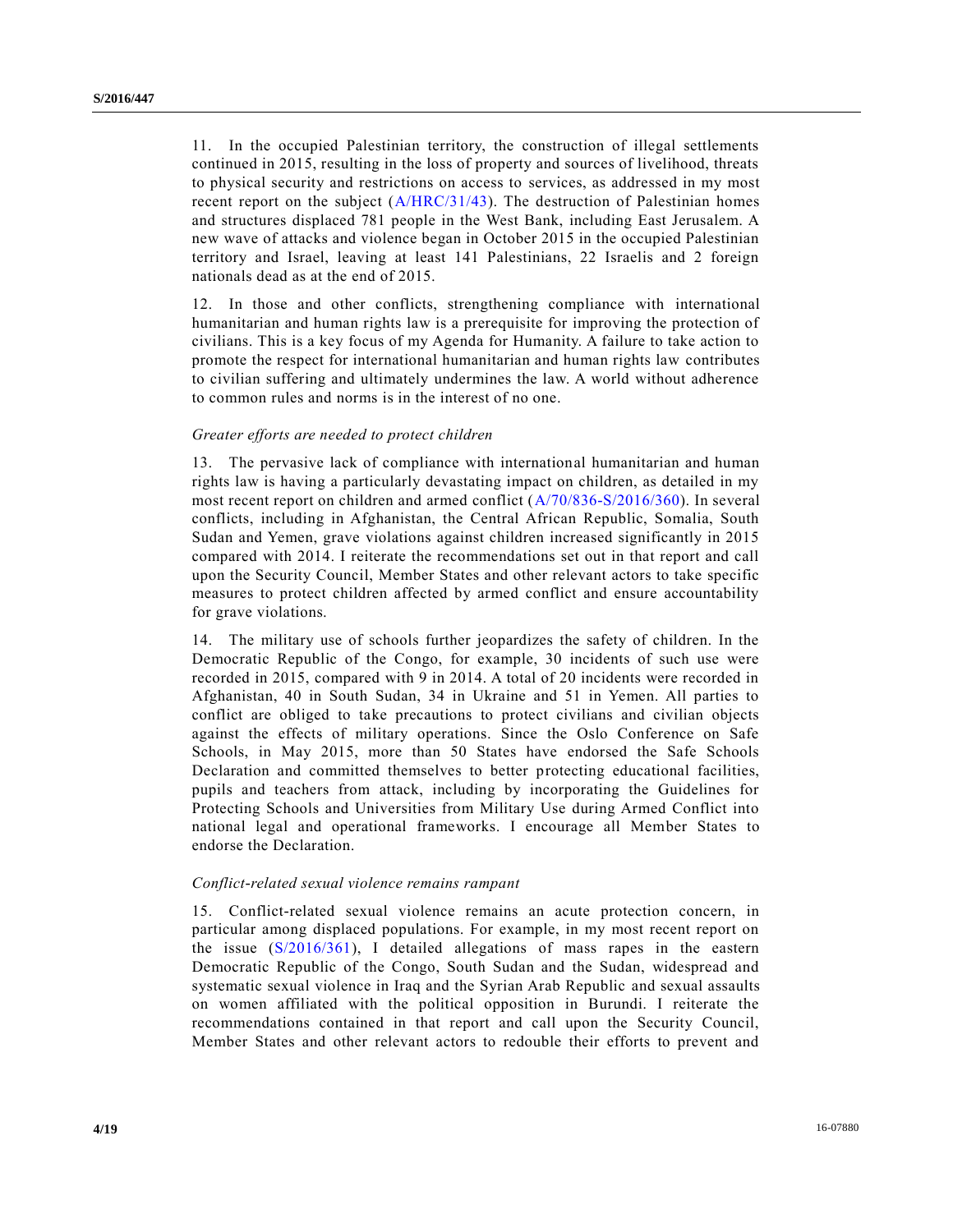respond to conflict-related sexual violence, including by ensuring accountability for perpetrators and helping survivors to heal and rebuild their lives.

16. All States repeatedly listed in my annual reports on children and armed conflict and on conflict-related sexual violence will be prohibited from participating in United Nations peace operations. Troop- and police-contributing countries currently listed for such violations are required to implement specific, time -bound commitments and concrete action plans to address violations in order to be delisted (see Security Council resolution 2242 (2015) and [A/70/357-S/2015/682\)](http://undocs.org/A/70/357-S/2015/682).

#### *Illicit and irresponsible arms transfers fuel violations*

17. High levels of arms and ammunition in circulation, combined with poor controls on them, contribute to insecurity and facilitate violations of international humanitarian and human rights law. I reiterate the recommendations in my report of 2015 on small arms and light weapons [\(S/2015/289\)](http://undocs.org/S/2015/289) aimed at ending their misuse, diversion and illicit circulation. The Arms Trade Treaty is the key global instrument for regulating weapons transfers and preventing their diversion. I urge Member States not to export weapons when there is a substantial risk that they could be used to commit or facilitate serious violations of international humanitarian or human rights law. All Member States should assess such risks and apply restraint and ratify the Treaty without delay.

## **Accountability is crucial to deterring violations, promoting reconciliation and providing justice for victims**

18. A pervasive lack of accountability for violations was reported across conflicts in 2015. For example, the high civilian casualties in Afghanistan, Iraq, the Syrian Arab Republic and Yemen notwithstanding, there was a clear lack of accountability for incidents in which civilians appeared to have been directly targeted or harmed by an indiscriminate attack. In the occupied Palestinian territory, 18 months after the hostilities in Gaza in 2014, during which some 1,500 Palestinian civilians, 4 Israeli civilians and 1 foreign national were killed and nearly 18,000 homes were severely damaged or destroyed, accountability measures remained inadequate, notwithstanding the finding of the independent commission of inquiry that serious violations, possibly amounting to war crimes, might have been committed (see [A/HRC/29/52\)](http://undocs.org/A/HRC/29/52). In South Sudan, the peace agreement of August 2015 provided for the creation of a hybrid court to try war crimes; however, by the end of 2015, no specific steps had been taken to establish the court ahead of the formation of the Transitional Government of National Unity. Impunity must not be the norm. Systematic accountability for violations of international humanitarian and human rights law is crucial to providing redress for victims, deterring further violations and promoting reconciliation.

#### *More systematic efforts are needed to obtain facts and expose violations*

19. Reliable information is essential to identifying trends, facilitating protection efforts, preventing violations and promoting accountability. Human rights monitoring and reporting mechanisms, including the tracking of casualties, are critical. In the Democratic Republic of the Congo, for example, the regular human rights reports of the United Nations served as a basis for encouraging parties to the conflict to improve their compliance with international law. In Afghanistan,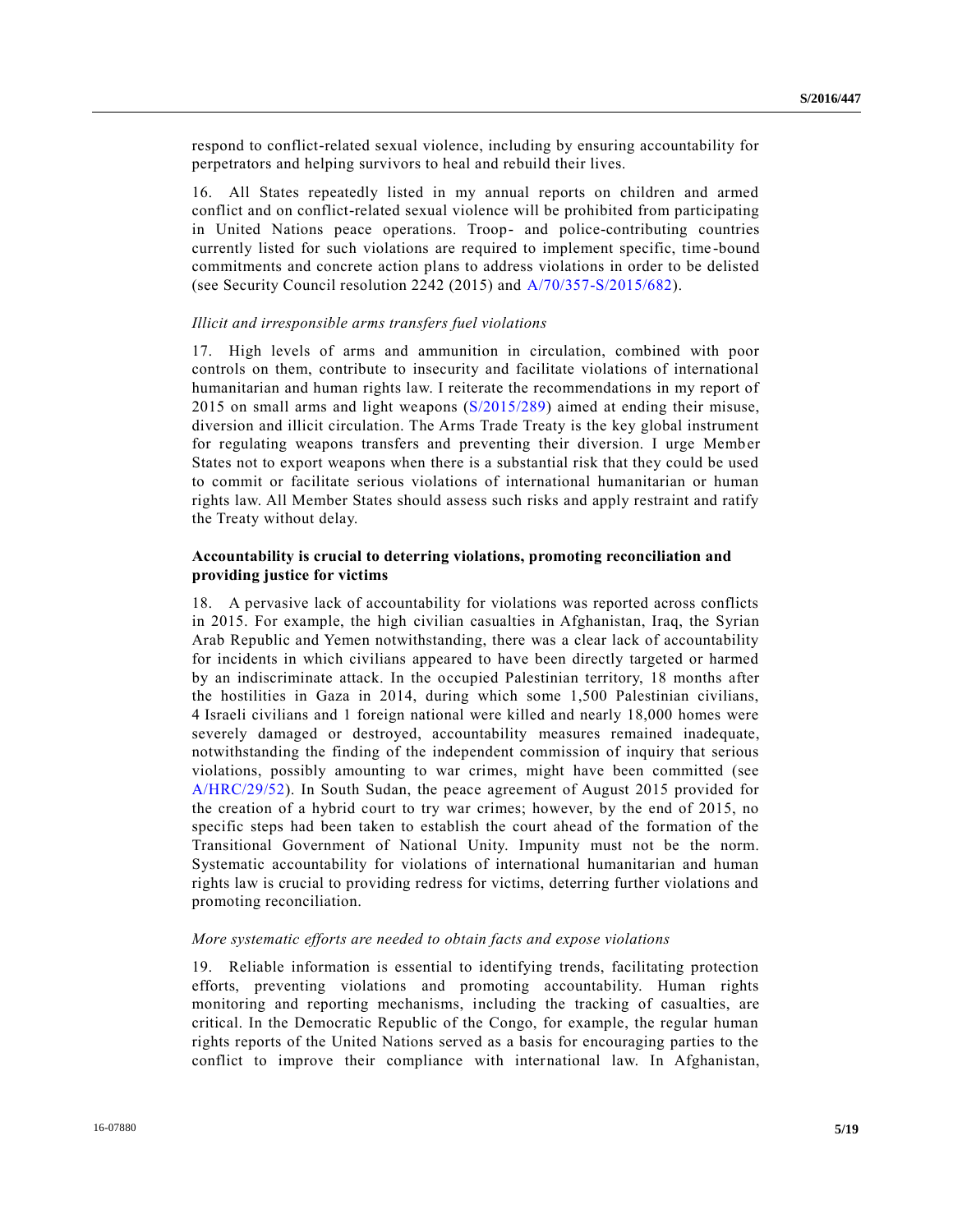reporting on casualties facilitated advocacy with parties to the conflict, including by demonstrating a need for measures to reduce the impact of their operations on civilians. Information management efforts should be scaled up to systematically collect and analyse information and strengthen reporting on the protection of civilians across conflicts. I commit myself to including such information in my reports on the protection of civilians and in regular briefings to the Security Council.

20. Journalists play a key role in promoting the flow of information, exposing violations and ensuring accountability. Nevertheless, journalists are killed and injured in conflicts throughout the world, often deliberately. In 2015, the United Nations Educational, Scientific and Cultural Organization (UNESCO) condemned the killing of 52 journalists in armed conflict. Member States should inform UNESCO of the status of judicial inquiries into each of those killings and take measures to reinforce the safety of journalists in armed conflict and prevent impunity. I welcome the initiative of Lithuania to hold an open debate on the issue in May 2015 and the adoption by the Security Council of resolution 2222 (2015) and urge Member States to implement the recommendations in my report on the safety of journalists and the issue of impunity ( $A/70/290$ ).

### *National and international accountability mechanisms must be strengthened*

21. States have the primary responsibility for investigating and prosecuting crimes committed within their jurisdiction. National accountability efforts should therefore be encouraged and supported. In 2015, for example, the Government of the Central African Republic took steps to establish a special criminal court to investigate war crimes and crimes against humanity. In Colombia, peace negotiations between the Government and the Fuerzas Armadas Revolucionarias de Colombia — Ejército del Pueblo resulted in a notable reduction in conflict and violence, and agreement was reached to establish a comprehensive truth, justice, reparation and non-repetition system dealing with gross human rights violations. In Mali, a truth, justice and reconciliation commission was established as part of the peace agreement of June 2015. In Senegal, the former President of Chad, Hissène Habré, stood trial for crimes against humanity, torture and war crimes before the Extraordinary African Chambers, the first universal jurisdiction trial in Africa. Important prosecutions were also held in the Democratic Republic of the Congo and Guatemala, among others. The United Nations welcomes these efforts and stands ready to assist other national authorities to strengthen their capacity to investigate and prosecute gross violations of human rights and serious violations of international humanitarian law.

22. International investigative and judicial mechanisms, including fact-finding missions, commissions of inquiry and the International Criminal Court, provide complementary avenues towards accountability where national options prove insufficient. In 2015, the United Nations supported commissions of inquiry into Eritrea, the occupied Palestinian territory and the Syrian Arab Republic, conducted investigations into and fact-finding missions to Iraq, Libya and Sri Lanka, investigated abuses attributed to Boko Haram and conducted a human rights assessment mission to South Sudan. In addition, the Security Council took an important step in adopting resolution 2235 (2015), in which it prescribed measures to promote accountability for the use of chemical weapons in the Syrian Arab Republic, including the development of an Organization for the Prohibition of Chemical Weapons-United Nations joint investigative mechanism.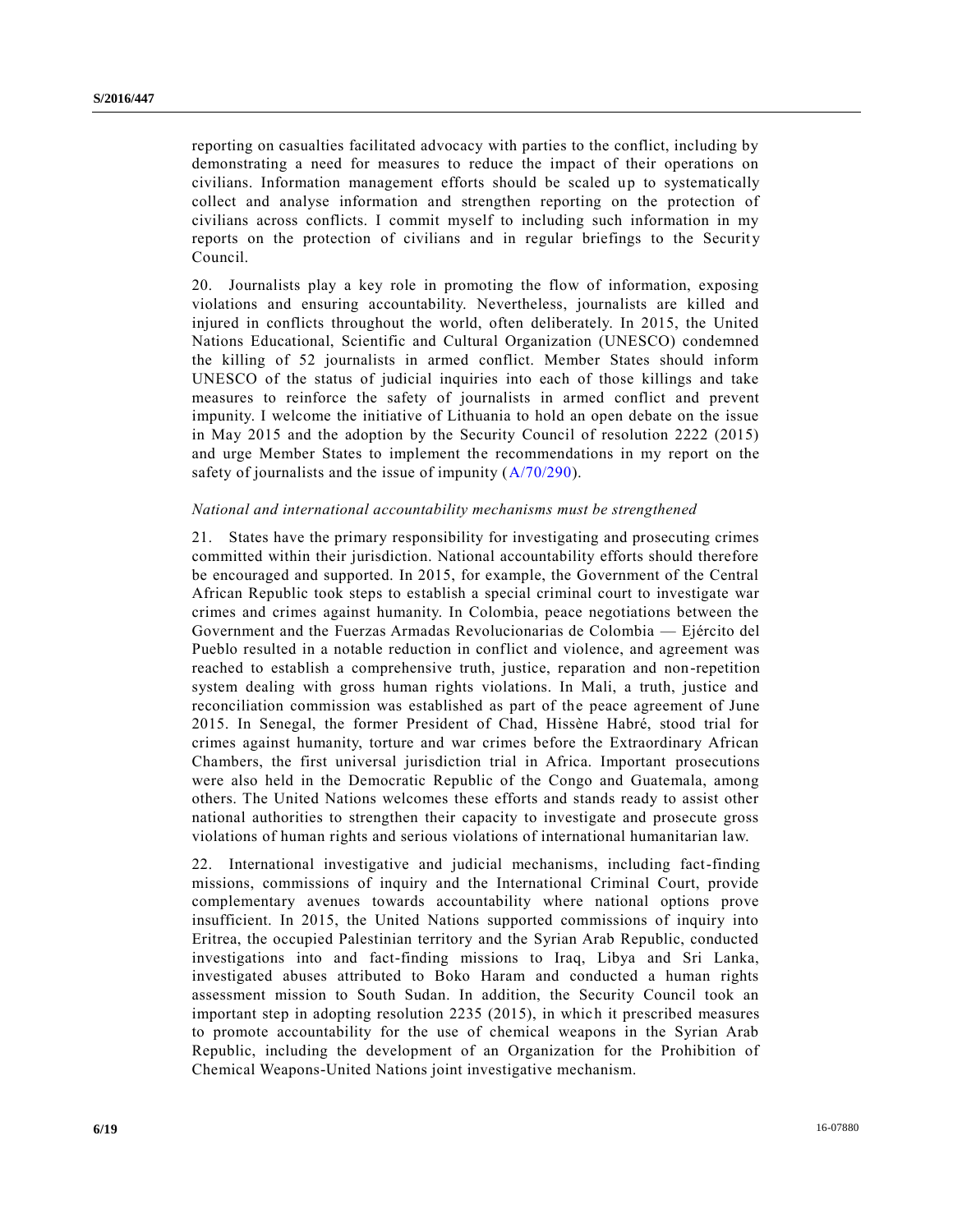23. The International Criminal Court made important progress in 2015, including securing its first arrest for the destruction of religious buildings and historic monuments, which had occurred in Mali, and beginning the trial of Bosco Ntaganda for war crimes and crimes against humanity in the Democratic Republic of the Congo. Nonetheless, the Court continued to face serious challenges. Its establishment is one of the great achievements of our time, aimed at ending impunity for the most serious international crimes, meaning that it is deeply concerning that some States parties to the Rome Statute have threatened to withdraw from the Court. Nothing emboldens perpetrators more than knowing that they will not be held to account. I call upon all States parties to reaffirm their commitment to the Court, for other States to ratify the Statute and for all States to cooperate fully with the Court. I also call upon the Security Council to make greater use of its power to refer situations to the Court and to provide more consistent support to enable it to enforce its arrest warrants and other judicial orders.

## **Greater efforts are needed to protect civilians from explosive weapons in populated areas**

24. The use of explosive weapons in populated areas continued to have a devastating impact on civilians. According to global data collected by Action on Armed Violence, 33,307 civilians were reportedly killed or injured by explosive weapons in 2015, representing a slight increase compared with 2014. When explosive weapons were used in populated areas, 92 per cent of those reportedly killed or injured were civilians. The highest number of civilian deaths and injuries from explosive weapons was recorded in the Syrian Arab Republic, followed by Yemen, Iraq, Nigeria and Afghanistan. In addition to those horrific figures, the use of explosive weapons in populated areas triggered displacement and caused long term damage to civilian homes, services and infrastructure, such as hospitals, schools and water and energy supply systems. Such effects are largely foreseeable and can often be avoided or minimized.

25. The devastation wrought by the use of explosive weapons in populated areas was especially evident in the Syrian Arab Republic and Yemen. In 2015, Action on Armed Violence recorded almost 9,000 civilian deaths and injuries from explosive weapons in the Syrian Arab Republic and more than 6,000 in Yemen. Approximately half of those deaths and injuries were a result of air strikes. In the Syrian Arab Republic, the United Nations Children's Fund reported more than 900 instances of the killing and maiming of children in 2015 as a result of explosive weapons being used in populated areas. Throughout Yemen, the Office for the Coordination of Humanitarian Affairs reported that water infrastructure serving more than 900,000 people had been damaged or destroyed by explosive weapons and that some 15 mosques and 45 educational and cultural centres had been bombed or shelled.

26. Similar patterns of harm were evident in other conflicts. In Afghanistan, many of the 11,002 civilian deaths and injuries recorded by the United Nations Assistance Mission in Afghanistan in 2015 resulted from ground operations involving explosive weapons, often in populated areas. Explosive weapons continued to cause high civilian casualties in Iraq, in particular in towns and cities. For example, on 13 August 2015, a government air strike hit a hospital in Fallujah, killing at least 22 civilians and wounding up to 39 others. Government aerial bombardments were also reported in several villages in the Sudan, in particular between January and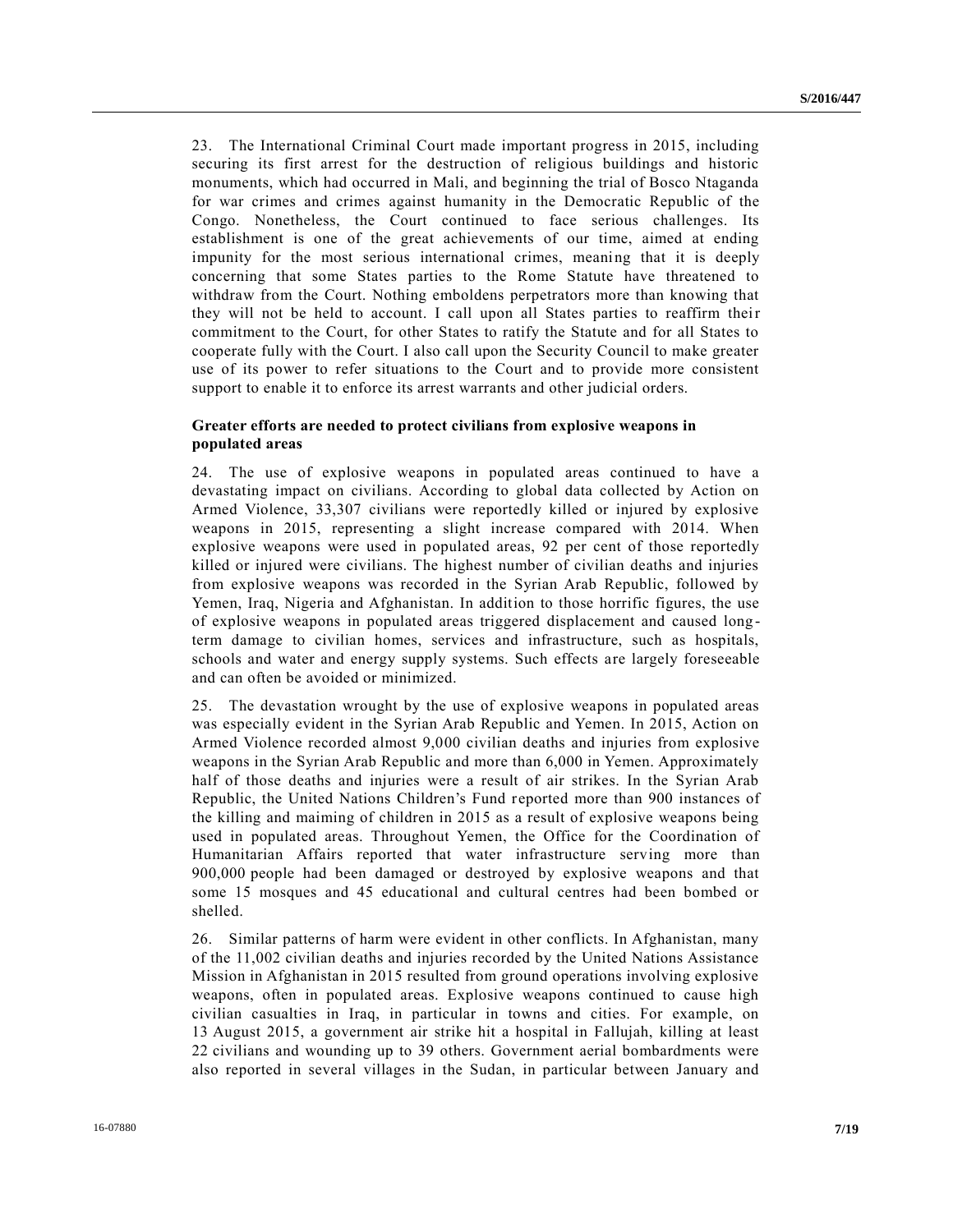June 2015. In Libya and Ukraine, the parties to conflict continued to use heavy artillery in populated areas. According to the Office for the Coordination of Humanitarian Affairs, some 150 health-care facilities and 400 schools in Ukraine were damaged or destroyed by explosive weapons in 2015. Nigeria was reportedly the country worst affected by suicide bombings, with 2,181 civilian deaths and injuries from suicide bombings recorded by Action for Armed Violence in 2015, an increase of 190 per cent compared with 2014.

27. The use of explosive weapons leaves explosive remnants of war, which can kill and injure civilians for decades after hostilities have ended. For example, according to the Mine Action Service, Ninawa and south Kirkuk in Iraq remained heavily contaminated by explosive hazards, which impeded humanitarian action and prevented displaced civilians from returning to their homes. In the occupied Palestinian territory, the Office for the Coordination of Humanitarian Affairs reported that only 30 per cent of the 7,000 explosive remnants of war estimated to remain from the hostilities in Gaza in the second quarter of 2014 had been confirmed as removed.

28. I repeat my call for parties to conflict to refrain from the use of explosive weapons with wide-area effects in populated areas, owing to the widespread and predictable pattern of harm that results from such use. I encourage Member States to develop policy guidance aimed at reducing the humanitarian impact of explosive weapons in populated areas, to engage constructively in continuing efforts to develop a political declaration to address the issue and to support efforts to protect civilians from contamination arising from explosive remnants of war.

## **Humanitarian access is essential for civilians to receive life-saving assistance and protection**

29. Humanitarian access is essential for civilians to receive the assistance and protection that they need. Humanitarian organizations must be able to engage systematically with all parties to conflict in order to gain and maintain access and alleviate suffering. Previous trends continued in 2015, with some parties to conflict imposing cumbersome administrative procedures that restricted the movement of humanitarian convoys or personnel and hindered the delivery of food or other essential goods to people in need, which had a devastating impact on civilians in many conflicts.

30. For example, a range of administrative and other impediments affected humanitarian access in Somalia in 2015. They included a ban on the transportation by road of relief supplies from Somaliland to Puntland, which delayed the delivery of food, nutritional supplements, health supplies and water and sanitation items to vulnerable civilians. In the Sudan, cross-line humanitarian access to non-government-controlled areas in Southern Kordofan and Blue Nile States remained cut off, while access to most of the Jebel Marra area in Darfur remained cut off or heavily restricted. In addition, administrative restrictions affecting travel authorizations and the issuance of visas for humanitarian personnel hampered protection-related activities.

31. In Ukraine, the Government and non-State armed groups imposed cumbersome administrative procedures that hampered humanitarian operations in the east. As at July 2015, United Nations and international non-governmental organization operations were suspended in some non-government-controlled areas, most notably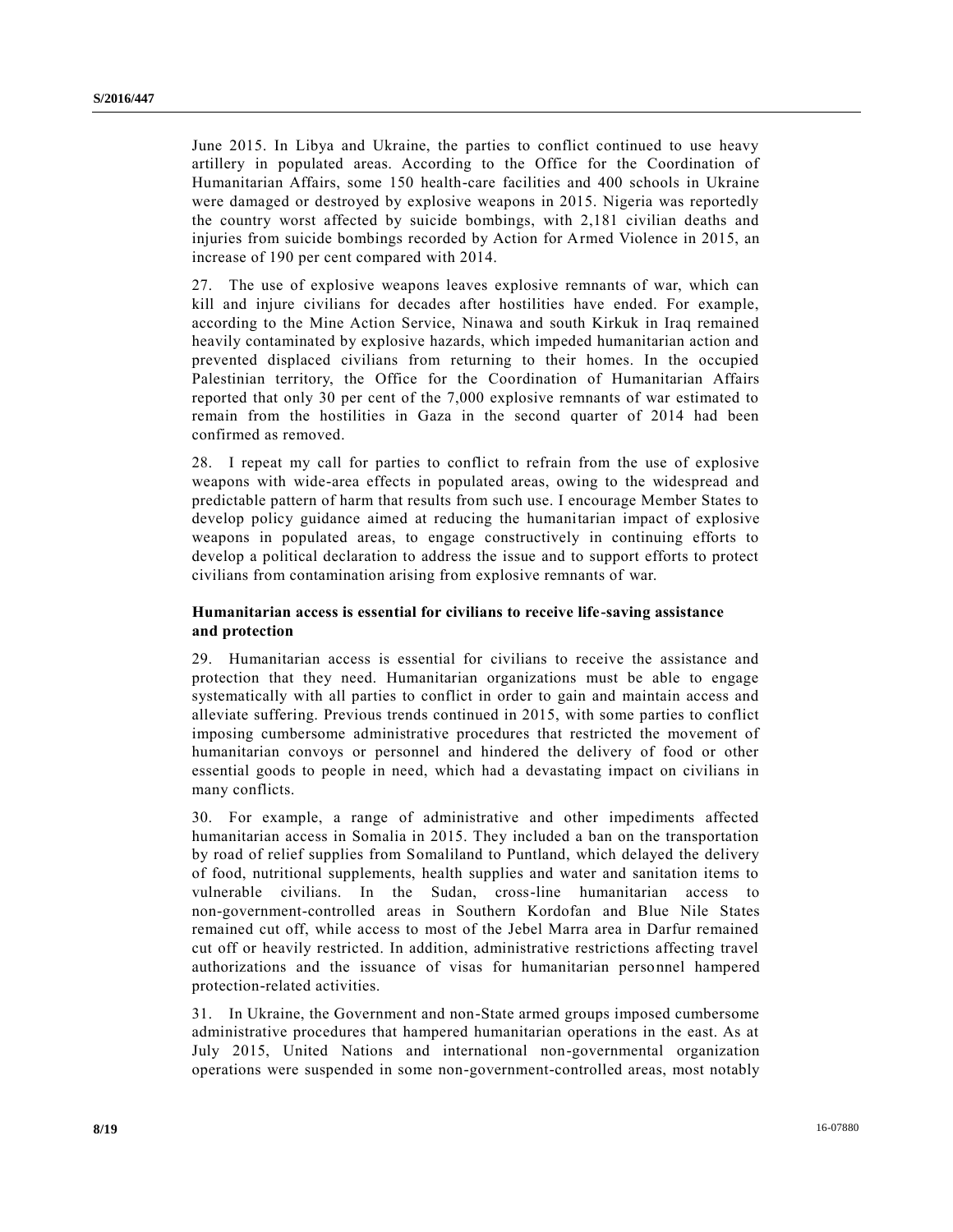in Donetsk but also in Luhansk, as a result of onerous accreditation procedures and other impediments imposed by the de facto authorities. The situation affected some 3 million people who faced difficulties in gaining access to high-quality health care, accommodation, social services and benefits.

32. In Yemen, intense shelling, ground fighting and coalition air strikes had an impact on humanitarian operations and prevented millions of people from having access to key services. In addition, some parties to the conflict imposed bureaucratic impediments that delayed or impeded the delivery of humanitarian assistance. One striking example was the persistent denial of approval by the Houthi authorities between August and December 2015 for the delivery of humanitarian supplies to 175,000 civilians in an enclave of the city of Ta'izz. The entry of United Nations staff into Yemen was impeded by significant visa delays by the local authorities, which affected humanitarian operations. Of particular concern was the repeated obstruction by the local authorities of a country-wide United Nations emergency food security and nutrition assessment, the reports of a looming food crisis notwithstanding.

33. In the Syrian Arab Republic, the Government continued to impose administrative procedures that severely constrained the delivery of humanitarian assistance across conflict lines. Of the 113 requests made in 2015 for governmen t authorization of inter-agency convoys to cross-line locations, almost 75 per cent went unanswered. Some 393,700 people remained besieged at the end of 2015. Twice as many people were living in besieged or hard-to-reach areas compared with 2013. In 2015, the United Nations was able to deliver humanitarian assistance only to approximately 1 per cent of people in besieged areas and less than 10 per cent of people in hard-to-reach areas per month. I reiterate that parties to conflict are prohibited from using starvation of the civilian population as a method of warfare. Such conduct should be prosecuted as a war crime.

34. The above examples illustrate the daily struggle faced by many humanitarian organizations to reach people in need. Parties to conflict have the primary responsibility for meeting the basic needs of civilians under their control. Whenever these needs are not being met, States must not arbitrarily withhold consent to impartial humanitarian relief operations. Once consent is granted, parties to conflict are obliged to allow and facilitate rapid and unimpeded humanitarian access. Member States and the Security Council should work to overcome and address instances of arbitrary denial of access. The forthcoming Oxford guidance on the law relating to humanitarian relief operations in situations of armed conflict, which the Office for the Coordination of Humanitarian Affairs commissioned on my request, should enhance understanding of such a legal framework and inform policies to improve humanitarian access.

## **Humanitarian and health-care personnel and objects must be respected and protected**

35. The delivery of food, water, medicine, essential health services and shelter to civilians in need demands the utmost respect and protection. Nevertheless, humanitarian and health-care personnel and objects are frequently attacked or threatened, in some cases as a tactic of war. The Aid Worker Security Database recorded 238 aid workers killed, kidnapped or seriously wounded in 2015. Afghanistan saw the highest number of recorded victims, followed by South Sudan,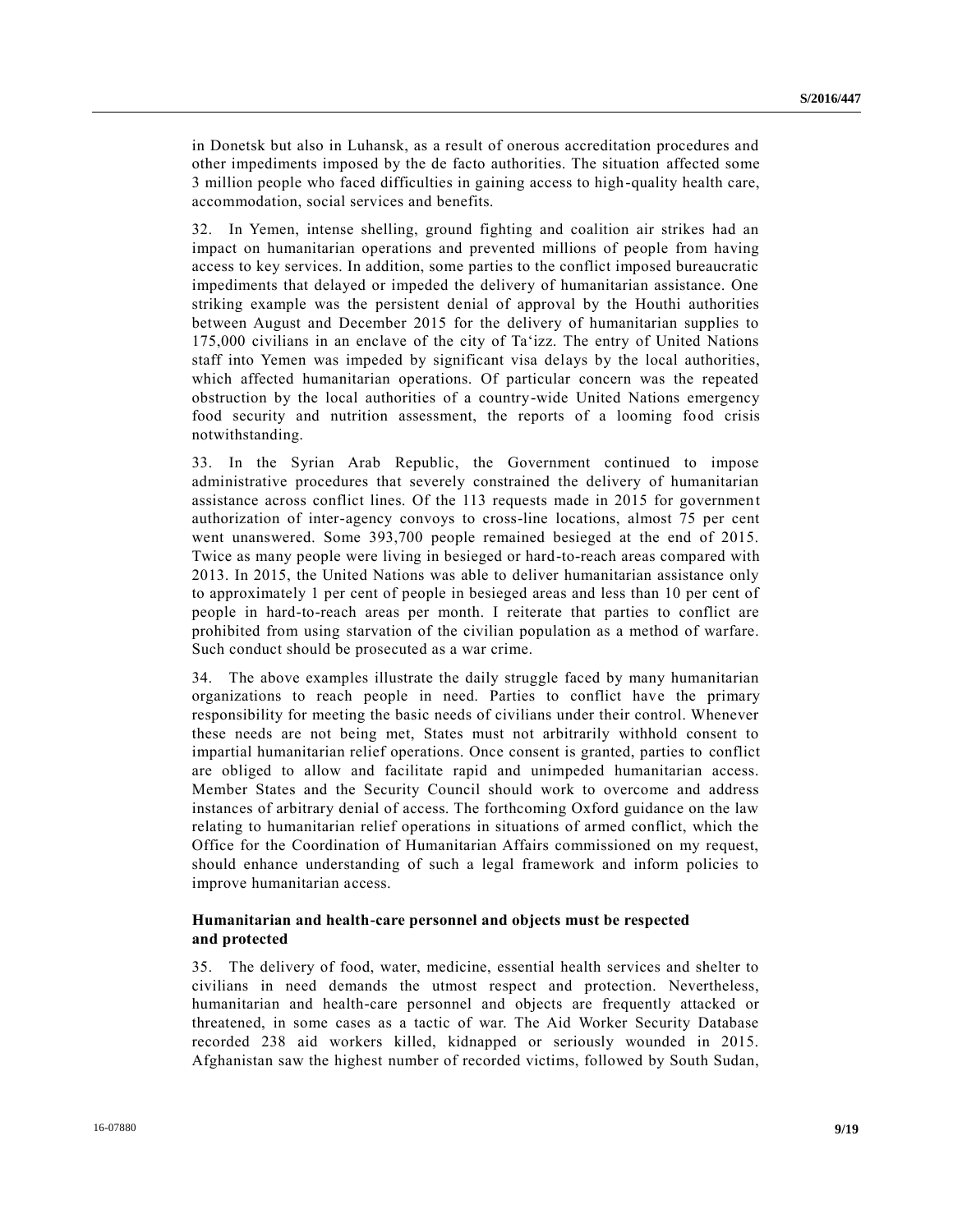Somalia, the Democratic Republic of the Congo and Yemen. Almost 90 per cent of the victims were national staff, who accounted for the overwhelming majority of humanitarian personnel.

36. Whenever aid workers or facilities are attacked or convoys or ambulances looted, a rapid deterioration in access to food, medicine and shelter by affected people ensues. This situation prolongs suffering and has long-term consequences that undermine the capacity to meet essential needs and development goals. In South Sudan, for example, violence or threats against humanitarian personnel and objects in 2015 led to the cancellation or suspension of relief operations on 210 occasions. Vital humanitarian supplies were destroyed, damaged or looted, including shelters, mosquito nets, health supplies, fuel and liquid containers, water tanks, educational supplies and nutritional supplements.

37. The prevalence of violence against health-care personnel, facilities and means of transportation is especially alarming, in particular in the light of their special protection under international humanitarian law. In Afghanistan, for example, there was a significant increase in recorded attacks against health-care infrastructure in 2015, including 63 such attacks by anti-government forces, marking an increase of 47 per cent compared with 2014. On 3 October 2015, a Médecins sans frontières trauma hospital in Kunduz was hit during coalition air strikes. At least 42 people were killed and 43 injured, including 49 health-care personnel. The hospital was the only one of its kind in north-eastern Afghanistan. It had treated more than 68,000 emergency patients since it opened in 2011, and its destruction left thousands without access to emergency health care. A joint investigation by the United States of America and the North Atlantic Treaty Organization found that the air strike had been a "tragic and avoidable" accident caused primarily by human error.

38. In the Syrian Arab Republic, the World Health Organization estimates that almost half of all health-care facilities are closed or only partially functioning and that the same proportion of health-care personnel have died or fled the country. Of the 33 public hospitals open in the city of Aleppo in 2010, fewer than 10 were functioning at the end of 2015 (see [A/HRC/31/68\)](http://undocs.org/A/HRC/31/68). Violence against health-care personnel and objects has played a major role in decimating the health-care system. In 2015, Physicians for Human Rights recorded 122 attacks on 93 health-care facilities, in which 107 health-care personnel were killed, with 116 of those attacks involving aerial bombardments. There were also multiple cases of medical supplies being removed from humanitarian convoys. For example, the World Health Organization reported nine incidents of the removal of medical supplies from United Nations convoys destined for Homs, Aleppo and Damascus governorates, depriving more than 140,000 people of vital medical support.

39. In Yemen, some 600 health-care facilities have closed owing to conflict damage or a shortage of critical supplies or health-care workers. In 2015, the United Nations recorded 59 attacks on 34 health-care facilities. Beginning in October 2015, four of the health-care facilities of Médecins sans frontières in Yemen were hit by coalition forces in less than three months, including a hospital in Haydan, Sa'dah governorate, which served some 200,000 people.

40. We must do more to reverse such a deplorable trend. I remind all State and non-State parties to conflict that they are bound by a strict obligation to respect and protect health-care personnel, facilities and means of transportation, as well as the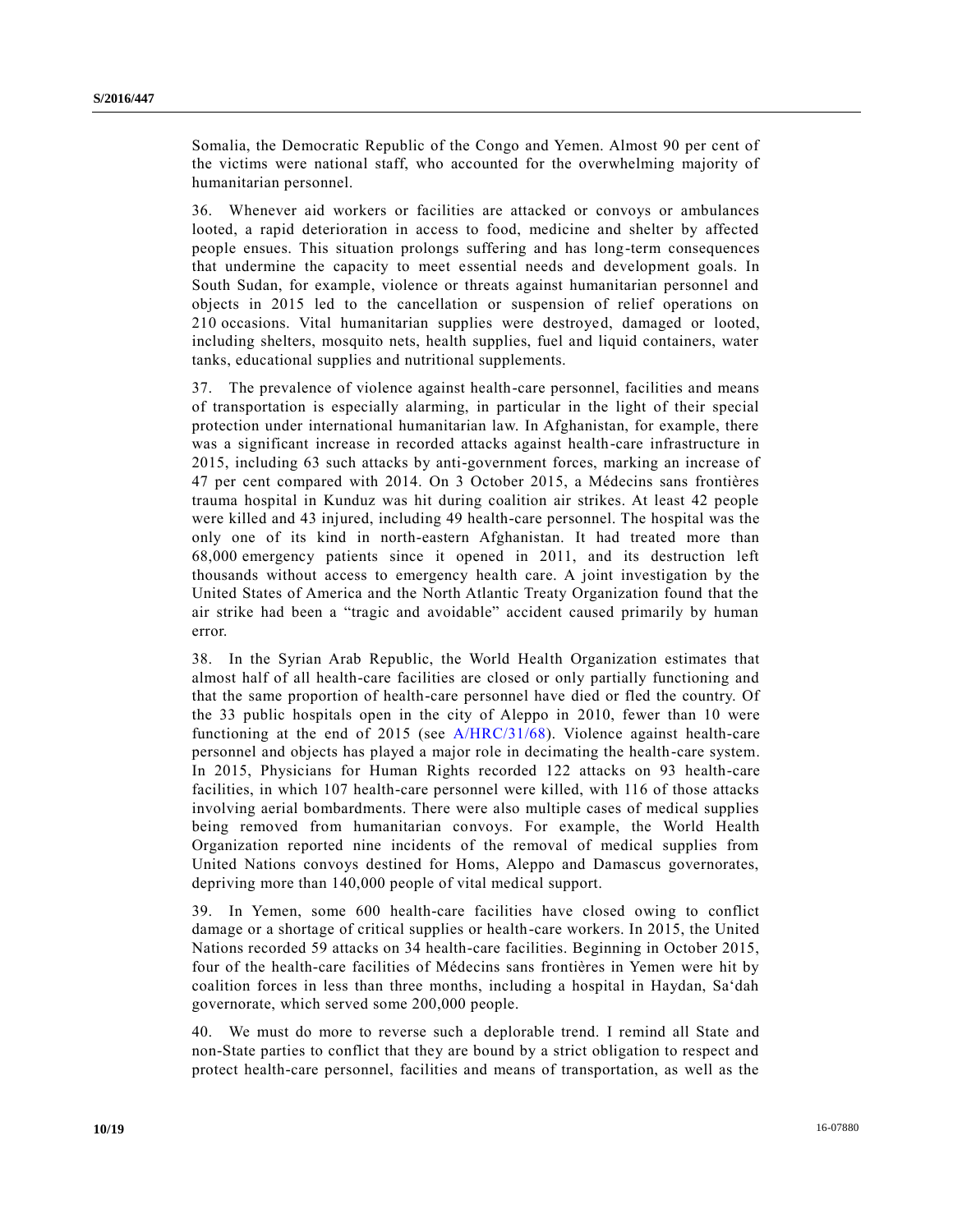wounded and sick, in armed conflict. Hospitals should be sanctuaries in times of war. Set out in Security Council resolution 2286 (2016) are specific measures to strengthen the protection of health care in armed conflict. I urge all Member States, parties to conflict and other relevant actors to implement those measures in order to restore an environment respectful of medical missions.

#### **Collective action is needed to address forced displacement**

41. More than 60 million people were displaced by conflict, violence and persecution as at the end of 2015. According to the Internal Displacement Monitoring Centre, the number of people internally displaced by conflict and violence increased by more than 2.8 million in 2015 to an unprecedented 40.8 million. In addition, the number of refugees surpassed 20 million for the first time in 20 years.

42. In 2015, conflict, violence and persecution forced large numbers of people to flee their homes, either within or across borders, in Afghanistan, Burundi, Cameroon, the Central African Republic, Chad, the Democratic Republic of the Congo, Iraq, the Niger, Nigeria, Pakistan, the Philippines, South Sudan, the Sudan, the Syrian Arab Republic, Ukraine and Yemen. In addition to the millions fleeing the Syrian Arab Republic, significant refugee movements included those from the Central African Republic to Cameroon, Chad and the Democratic Republic of the Congo, from Burundi to the United Republic of Tanzania and Rwanda and, to a lesser extent, the Democratic Republic of the Congo and Uganda and from South Sudan to Ethiopia and the Sudan. Turkey was the largest refugee-hosting country, followed by Pakistan, Lebanon, the Islamic Republic of Iran, Ethiopia and Jordan.

43. The immense scale of the global displacement crisis was evident in numerous contexts. For example, at least 2.3 million Yemenis were internally displaced as at the end of 2015. Conflict-induced displacement in Afghanistan reached a record 1.17 million people, with 384,480 new internally displaced persons in 2015 alone, an increase of 96 per cent compared with 2014. In Iraq, more than 500,000 people fled Ramadi in April and May 2015 when Islamic State in Iraq and the Levant launched attacks and seized control. At the end of 2015, the number of internally displaced persons in the country had reached 3.3 million. In the Syrian Arab Republic, 1.2 million people were internally displaced in 2015 and the total number of internally displaced persons as at 31 December 2015 was 6.5 million, in addition to 4.6 million people who had fled the country. In Gaza, some 90,000 people remained displaced from the hostilities of 2014, while throughout the region many of the 5 million Palestine refugees became increasingly vulnerable as a result of the conflict in the Syrian Arab Republic.

44. The majority of refugees and internally displaced persons were living in host communities, often in urban areas, rather than in camps. In Nigeria, for example, only 7.5 per cent of the country's 2.2 million internally displaced persons were living in camps or camp-like sites at the end of 2015. In Ukraine, most of the 1.7 million internally displaced persons were living in host communities and had moved at least twice in the course of their displacement; one third had moved three or more times. In the Central African Republic, some 260,000 internally displa ced persons were living with host families, while another 200,000 were residing in camps or camp-like sites and an estimated 36,000, primarily from minority groups, were stranded in enclaves throughout the country. In South Sudan, more than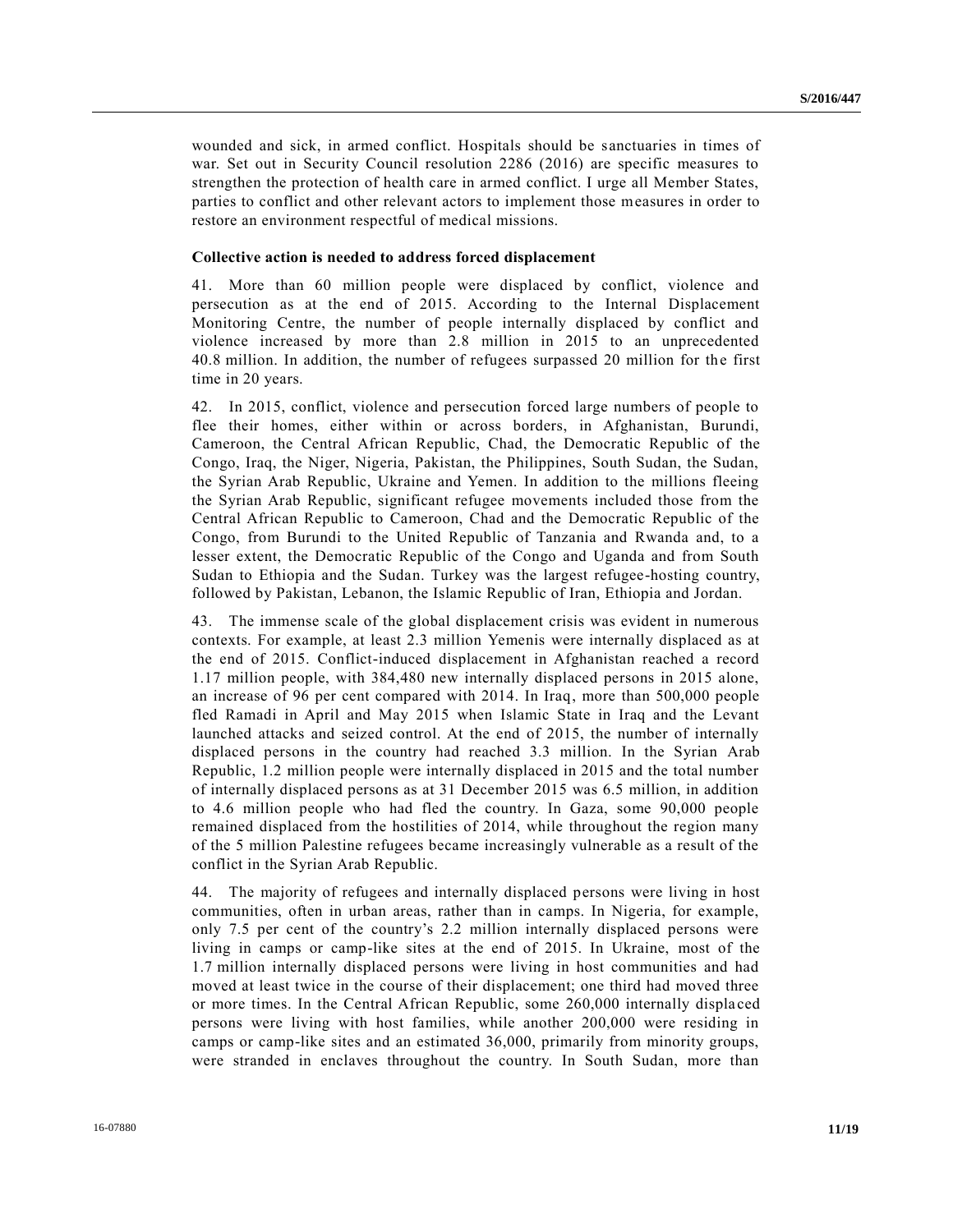190,000 internally displaced persons were sheltered in United Nations sites for the protection of civilians, nearly double the number at the beginning of 2015, while almost 1.5 million were living outside those sites.

45. Safety and protection remained key concerns. In many contexts, refugees and internally displaced persons were subject to human rights violations, including incidents of refoulement or unlawful eviction, targeted killings, torture and illtreatment, sexual and gender-based violence, early and forced marriage, child abduction, forced recruitment, including of children, into armed groups and arbitrary arrest. In north-eastern Nigeria, some 70 per cent of vulnerable households of internally displaced persons had reportedly experienced or were at risk of sexu al and gender-based violence. In Somalia, protection agencies recorded 9,582 cases of sexual and gender-based violence in 2015; 75 per cent of them were perpetrated in settlements of internally displaced persons.

46. National Governments have the primary responsibility for assisting and protecting refugees and internally displaced persons on their territory. Humanitarian organizations play a key role in supporting national Governments and addressing the most immediate needs of the displaced. With the average length of displacement estimated at some 17 years, however, such support is insufficient. Protracted displacement is as much a political and development challenge as a humanitarian one. In the long term, refugees and internally displaced persons need jobs, secure housing and education for their children. Host communities need financial, political and policy support to manage the associated humanitarian and socioeconomic impacts.

47. The importance of addressing forced displacement as part of sustainable development is recognized in the 2030 Agenda for Sustainable Development. To achieve this, we need a new approach that focuses not only on meeting immediate humanitarian needs, but also on reducing the vulnerability and improving the resilience, self-reliance and protection of the displaced and their host communities. Doing so requires more coordinated efforts by humanitarian and development actors, as outlined in my Agenda for Humanity. In addition, the full implementation of protection standards that reflect the 1951 Convention relating to the Status of Refugees and its Protocol of 1967, including the principle of non-refoulement, as well as applicable regional refugee instruments, is essential to protecting refugees. Strong protection frameworks are also needed for the protection of internally displaced persons. The African Union Convention for the Protection and Assistance of Internally Displaced Persons in Africa is a good model, and I encourage its full implementation in Africa and the development of similar frameworks in other regions. The World Humanitarian Summit provides a unique opportunity to make progress on all these issues.

48. On 19 September 2016, the General Assembly will hold a high-level plenary meeting on large movements of refugees and migrants. It will build on my report on addressing large movements of refugees and migrants [\(A/70/59\)](http://undocs.org/A/70/59) and my Agenda for Humanity. Countries and communities hosting large numbers of refugees provide a global public good and should be supported accordingly. A new global compact for the predictable and equitable sharing of responsibility is needed. Member States should engage constructively in the meeting and the World Humanitarian Summit to ensure that those displaced by conflict, violence and persecution, who are among the most vulnerable in the world, are not left behind.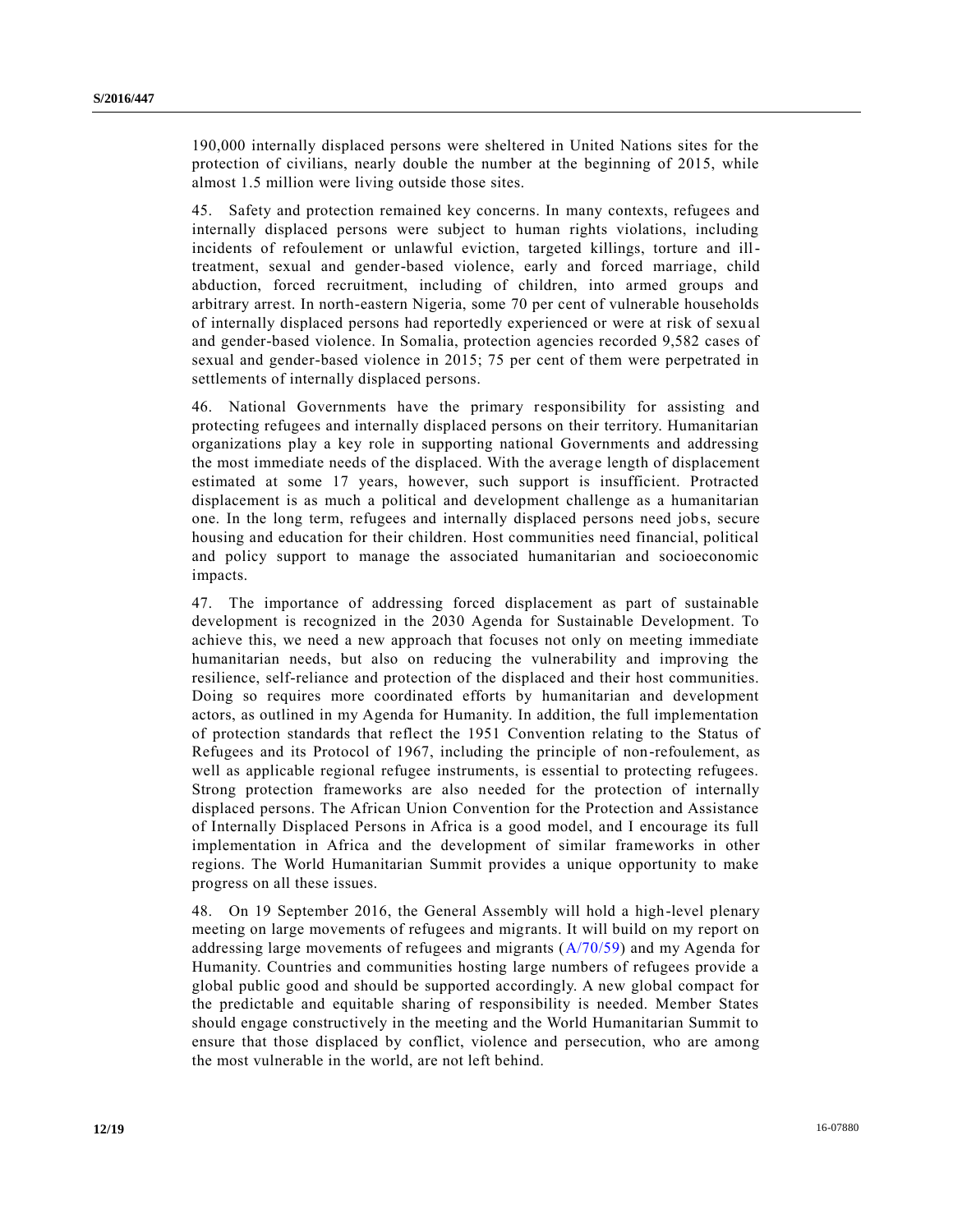## **III. Progress, achievements and opportunities**

49. Important steps have been taken at the normative and policy levels to address some of the concerns highlighted herein. Progress has been made in some areas. Nonetheless, the task of protecting civilians on the ground has remained onerous. The coming months will provide significant opportunities to improve the plight of civilians in armed conflict. We must seize such opportunities and translate our normative and policy progress into strengthening the protection of civilians on the ground.

## **Resetting the global agenda to enhance the protection of civilians in armed conflict**

50. A series of major reform processes in 2015 reviewed key building blocks of the global system and made bold and transformative recommendations. Of particular significance was the universal, indivisible and integrated vision that Member States set out in the 2030 Agenda for Sustainable Development. Its strong focus on the most vulnerable, including displaced people, encourages us to place the protection of civilians at the fore. Other significant initiatives in 2015 included the High -level Independent Panel on Peace Operations, my report on the future of United Nations peace operations [\(A/70/357-S/2015/682\)](http://undocs.org/A/70/357), the report of the Advisory Group of Experts on the Review of the Peacebuilding Architecture [\(A/69/968-S/2015/490\)](http://undocs.org/A/69/968) and the global study on the implementation of Security Council resolution 1325  $(2000)$  on women and peace and security.<sup>1</sup> All those processes emphasized the need to prevent crises rather than respond to them after the fact, at far greater human and financial costs, and the need to work across institutional silos to address complex challenges. Such messages are critical to strengthening the protection of civilians in armed conflict.

51. These efforts complement my Rights Up Front Initiative, which is intended to ensure that the United Nations system takes early, collective and effective action to prevent or respond to large-scale violations of human rights. My recent report on the World Humanitarian Summit and my Agenda for Humanity build on these initiatives and, in them, I call upon global leaders to take concrete and collective action to improve the respect for international law and enhance the protection of civilians in armed conflict.

## **Strengthening compliance with international humanitarian law**

52. At the 32nd International Conference of the Red Cross and Red Crescent, held in December 2015, the continued relevance of international humanitarian law for regulating the conduct of parties to conflict and protecting civilians was highlighted. The need to redouble efforts to address gaps and weaknesses in the implementation of the law was also stressed. Several important resolutions were passed, including those on sexual and gender-based violence and the protection of health care. All States committed themselves to participating in an intergovernmental process, facilitated by Switzerland and the International Committee of the Red Cross, aimed at reaching an agreement on the features of a possible forum of States on international humanitarian law. They also agreed to find ways to enhance the

**\_\_\_\_\_\_\_\_\_\_\_\_\_\_\_\_\_\_**

 $1$  Available from http://wps.unwomen.org/~/media/files/un%20women/wps/highlights/unw-globalstudy-1325-2015.pdf.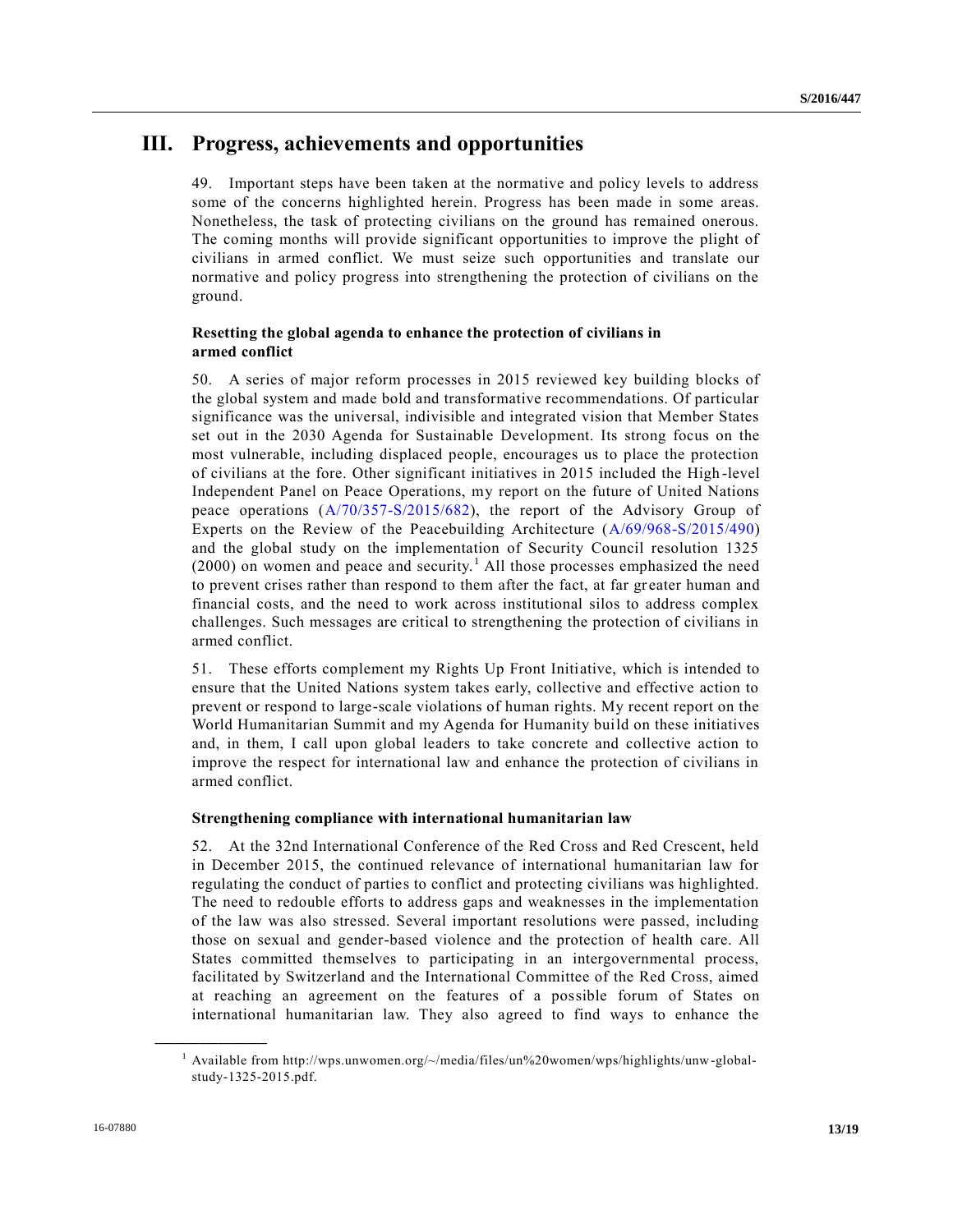implementation of international humanitarian law, using the potential of the International Conference and regional forums on international humanitarian law. I encourage all Member States and other relevant actors to engage constructively in this process.

### **Advancing the protection of civilians agenda in the Security Council**

53. In the statement by the President of the Security Council of 25 November 2015, the Council reaffirmed that the protection of civilians remained a core issue on its agenda. Annexed to that statement was an updated aide-mémoire for the consideration of issues pertaining to the protection of civilians in armed conflict, in which relevant developments in the language and practice of the Council were highlighted and useful guidance was provided to the Council. I welcome the initiative of Uruguay in organizing an open debate on the protection of civilians, in January 2016. Such debates provide an essential forum for Member States to discuss key cross-cutting issues, such as compliance, accountability and humanitarian access, and to facilitate dialogue between the Council and the wider membership in order to make progress on the protection of civilians.

54. The Security Council's informal Expert Group on the Protection of Civilians met eight times in 2015 to discuss Afghanistan, the Central African Republic, the Democratic Republic of the Congo, Iraq, Mali, South Sudan and the Sudan (Darfur). Those briefings presented a humanitarian perspective on the protection of civilians and enabled a wide range of protection actors to channel concerns and recommendations to the Council to inform its deliberations. I encourage the Council to continue to make regular use of the Expert Group and to consider broadening its agenda to encompass other situations of concern, including where peace operations are not deployed.

#### **Prioritizing the protection of civilians in United Nations peace operations**

55. The protection of civilians is first and foremost a responsibility of Governments, but it must also be a priority for United Nations peace operations. Both the High-level Independent Panel on Peace Operations and I, in my report on the future of United Nations peace operations, stressed that the protection of civilians was an obligation of all United Nations peace operations and recognized the contributions of the military, the police and civilians in that regard.

56. I have instructed all peacekeeping and special political missions to identify ways to protect civilians, using all available tools and recognizing that the sustainable protection of civilians ultimately requires political solutions. A total of 8 of 10 peacekeeping operations with mandates to protect civilians currently have whole-of-mission strategies that identify threats to civilians and outline a coordinated approach to addressing them. I have directed that dedicated senior protection of civilians advisers be deployed in all missions with explicit protection mandates and with a direct reporting line to the head of mission in order to advise on the development of strategies for the protection of civilians and to coordinate their implementation. Other peace operations, including relevant special political missions, should develop similar strategies. Such strategies should complement the protection strategies of humanitarian actors. While a clear distinction must be drawn between political or military action and humanitarian action, the respective roles should be understood and opportunities for complementarity maximized.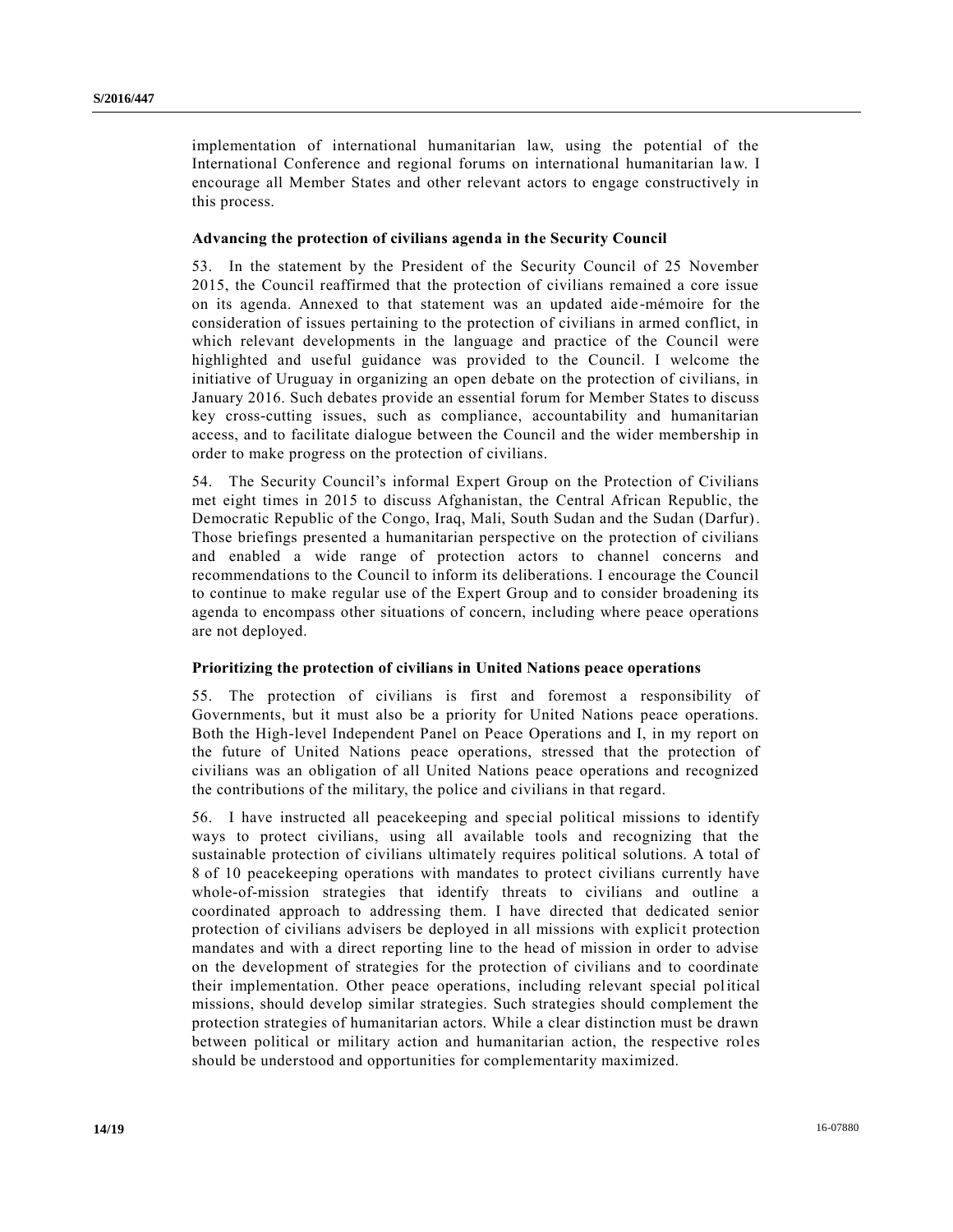57. Community engagement is critical. Tools such as community alert networks and community liaison assistants, first deployed in the United Nations Organization Stabilization Mission in the Democratic Republic of the Congo, have proved invaluable in understanding perceptions of threat at the community level, including how communities are intended to reduce risk and how peace operations can address them. The United Nations Mission in South Sudan, the United Nations Multidimensional Integrated Stabilization Mission in the Central African Republic and the United Nations Multidimensional Integrated Stabilization Mission in Haiti have deployed community liaison assistants, adapting their functions to focus on the needs, aspirations and concerns of communities. Additional efforts are needed to develop more strategic and cohesive approaches to community engagement, leveraging the work of different mission components and working in coordination with humanitarian actors.

58. The credibility of United Nations peacekeepers depends largely on their willingness and capability to act when civilians are threatened. The adoption in 2015 of the Kigali Principles on the Protection of Civilians, which contain pledges by Member States aimed at the effective implementation of mandates to protect civilians, is a significant milestone. Newly developed indicators will help missions to assess the effectiveness of such mandates and will therefore enhance accountability. Guidance is also being developed to enhance mission reporting on the protection of civilians, including on escalating threats to civilians, high -risk situations and the capacities required by peacekeepers to respond. Any failure by peacekeepers to act or follow orders will be brought to the attention of the Security Council. In turn, the Council must be ready to provide political and operational support when threats to civilians arise, including through the greater prioritization of mandates, as exemplified by the reduced scope of the mandate of the United Nations Mission in South Sudan following the outbreak of conflict in that country in 2013.

#### **Preventing and addressing sexual exploitation and abuse**

59. Deeply concerning reports emerged in 2015 of sexual exploitation and abuse committed by United Nations personnel against the very civilians whom they had been charged with protecting, including children. The world was outraged, in particular by allegations of sexual violence committed by United Nations peacekeepers and other foreign forces in the Central African Republic. The United Nations has zero tolerance for sexual exploitation and abuse and demands full accountability at all levels. This can be achieved only with a strong commitment from Member States. I have formulated an enhanced programme of action to prevent and combat sexual exploitation and abuse by United Nations personnel, in particular United Nations peacekeepers (see [A/70/729\)](http://undocs.org/A/70/729). I welcome the endorsement of the Security Council, in its resolution 2272 (2016), of those measures in relation to peacekeepers and call upon Member States to work with the United Nations to implement them effectively.

60. I also welcome the endorsement by the Inter-Agency Standing Committee principals of 11 December 2015 of a statement on sexual exploitation and abuse focusing on humanitarian personnel. The statement includes specific commitments aimed at preventing and strengthening responses to sexual exploitation and abuse in humanitarian operations. I call upon all relevant actors to implement the commitments without delay.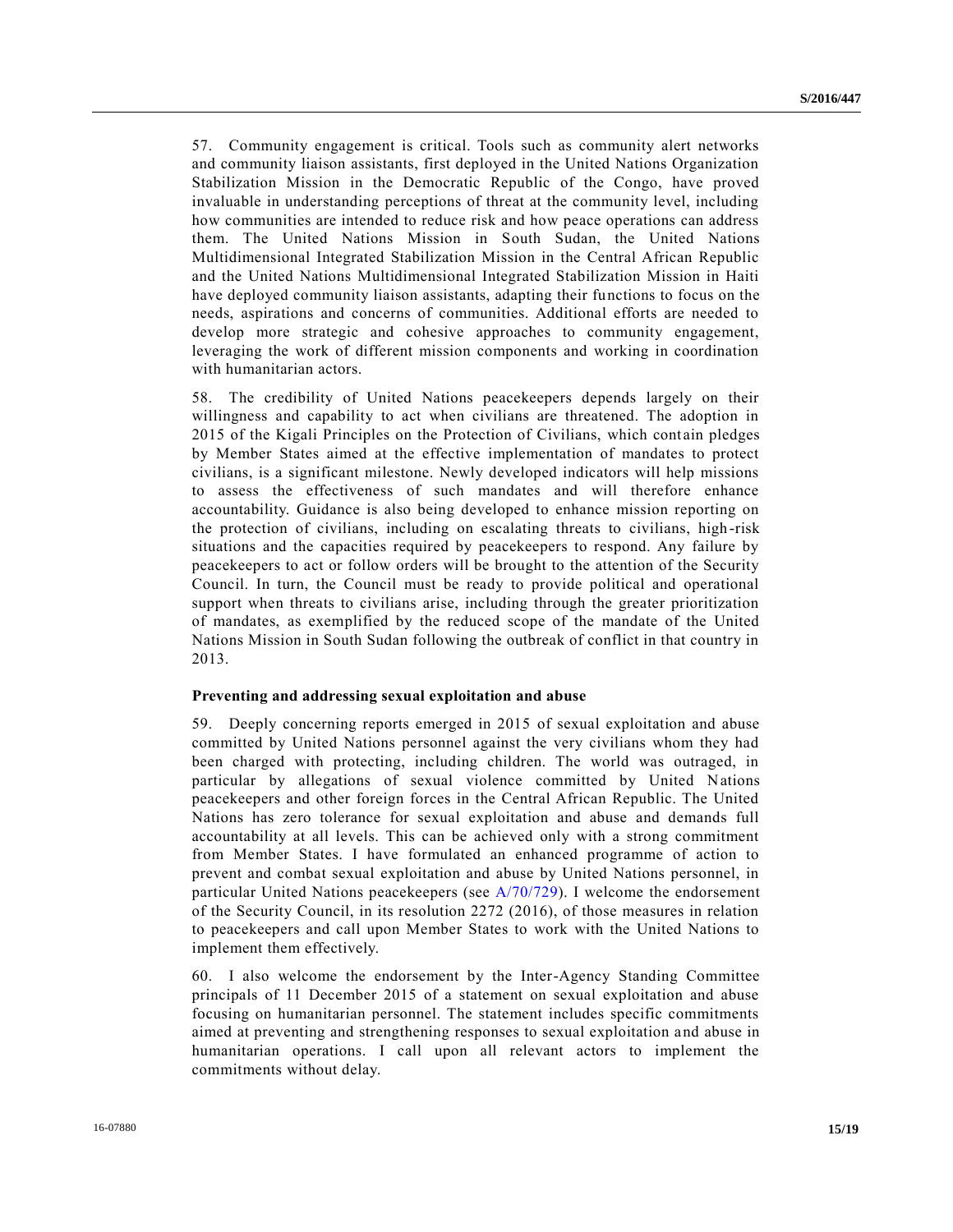### **Ensuring the centrality of protection in humanitarian action**

61. The humanitarian community took significant steps in 2015 to place the protection of civilians at the centre of a humanitarian response. The independent whole-of-system review of protection in humanitarian crises, commissioned by the Inter-Agency Standing Committee, offered recommendations to enable the humanitarian system to respond more effectively to protection threats, vulnerabilities and violations and to support protective action taken by affected people themselves. This will inform the development of a new protection policy by the Committee. In addition, humanitarian country teams in Iraq, South Sudan and the Syrian Arab Republic developed protection strategies that encompass the full range of humanitarian actors, including those without specific protection mandates.

62. Humanitarian action and peacekeeping can play key roles in saving lives and preserving human dignity, but they are no substitute for sustained political efforts to uphold international law and prevent and resolve conflicts. Where conflict cannot be avoided, full compliance with international humanitarian and human rights law by parties to conflict is an essential precondition for the protection of civilians. In the long term, protecting civilians necessitates addressing the root causes of conflicts and negotiating sustainable peace. The World Humanitarian Summit should be the turning point at which we recommit ourselves, as our first and foremost responsibility to humanity, to taking concrete and collective action to prevent and end conflicts and build peace.

## **IV. Recommendations**

63. Recalling the numerous recommendations in my previous reports and in my Agenda for Humanity, I emphasize the importance of the measures set out below.

## **Improve compliance with international law and ensure accountability for violations**

64. The Security Council should:

(a) Systematically condemn violations of international humanitarian, human rights and refugee law;

(b) Take action on the most serious violations, including by applying targeted measures against perpetrators, mandating commissions of inquiry or factfinding missions and referring situations to the International Criminal Court where national efforts are insufficient;

(c) Provide consistent support to the Court to enable it to enforce its arrest warrants and other judicial orders.

65. Parties to conflict should:

(a) Take specific steps to improve compliance with the rules of distinction, proportionality and precautions of international humanitarian law, including through appropriate education and training;

(b) Stop the military use of hospitals, schools and places of worship;

(c) Respect the civilian and humanitarian character of camps and settlements for refugees and internally displaced persons.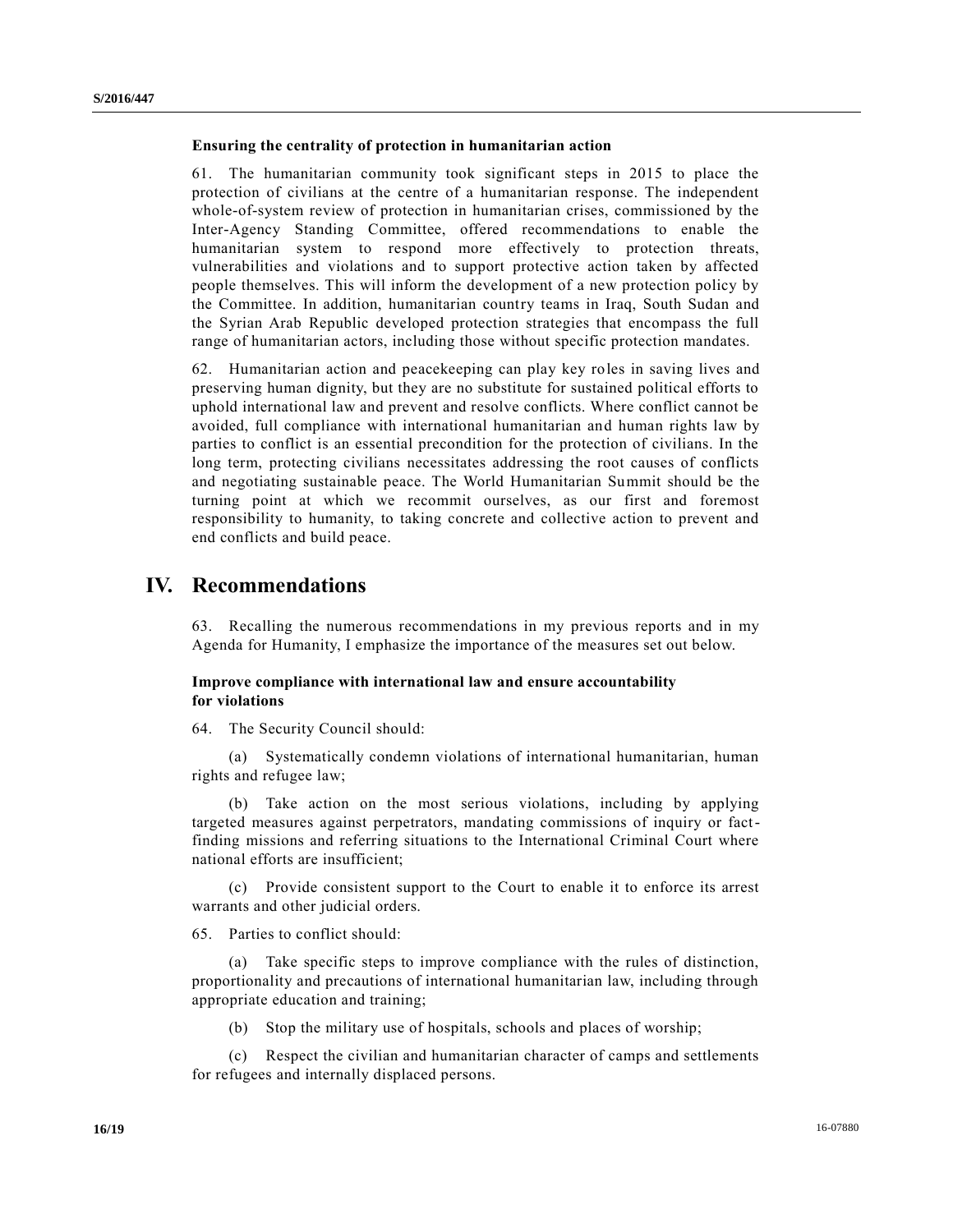66. Member States should:

(a) Ensure that national legislation, policy and practice conform to international instruments, including by creating national committees to advise Governments, putting in place the appropriate doctrine and training of armed forces, sharing best practices among Member States and developing tools such as guidelines, technical explanations and national protection of civilians policies;

(b) Support the development of mechanisms to systematically collect and analyse information and strengthen the reporting on the protection of civilians in armed conflict;

(c) Adopt national legislation encompassing the full range of international crimes and universal jurisdiction over them and strengthen national law enforcement and impartial judicial systems;

(d) Systematically condemn violations of international humanitarian, human rights and refugee law and bring such violations to the attention of the Security Council;

(e) Investigate and prosecute allegations of serious violations of international humanitarian, human rights and refugee law;

Ratify the Rome Statute and provide adequate political, technical and financial cooperation and support to the International Criminal Court.

## **Strengthen the protection of civilians from the use of explosive weapons in populated areas**

67. Parties to conflict should refrain from using explosive weapons with wide-area effects in populated areas.

68. Member States should raise awareness of the widespread and predictable pattern of harm that results from the use of explosive weapons with wide -area effects in populated areas, collect and share practice and policy on minimizing such harm and engage constructively in the ongoing process to develop a political declaration addressing the issue.

#### **Authorize, allow and facilitate humanitarian access**

69. The Security Council should:

(a) Systematically remind parties to conflict of their obligation to allow and facilitate rapid and unimpeded humanitarian access;

(b) Systematically condemn any instances of the arbitrary withholding of consent to impartial humanitarian relief operations or the depriving of civilians of objects indispensable to their survival, including wilfully impeding relief supply and access, and emphasize that such acts constitute violations of international humanitarian law.

70. Parties to conflict should:

(a) Meet the essential needs of the civilian population under their control;

(b) Respect and promote the respect for the principles of humanitarian action, namely, humanity, neutrality, impartiality and independence;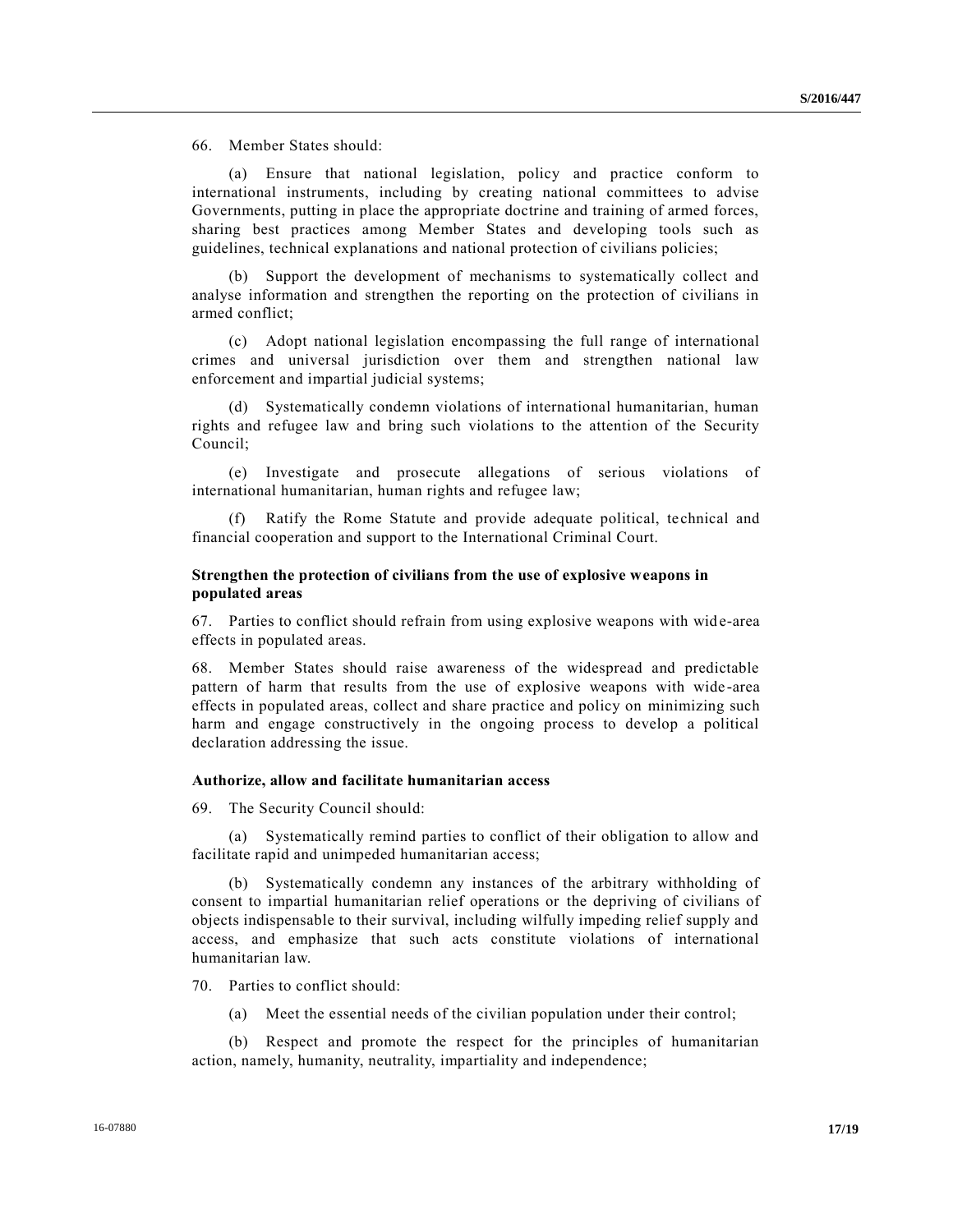(c) Fulfil their obligation to allow and facilitate rapid and unimpeded humanitarian access, including by adopting clear, simple and expedited procedures.

71. Member States should:

(a) Consent to impartial humanitarian relief operations;

(b) Systematically condemn any instances of the arbitrary withholding of consent or of an impediment to impartial humanitarian relief operations and address them proactively, including through the Security Council;

(c) Take steps to ensure that impartial humanitarian actors can engage in dialogue and coordinate with all parties to conflict in order to gain and maintain access and respond to humanitarian needs in safety.

#### **Respect and protect the humanitarian and medical mission**

72. The Security Council should:

(a) Systematically remind parties to conflict of their obligations to respect and protect humanitarian and health-care personnel and objects;

(b) Systematically condemn attacks against humanitarian and health-care personnel and objects and call for effective investigations to be conducted into such incidents.

73. Parties to conflict should develop effective measures to prevent and address violence against humanitarian and health-care personnel and objects.

74. Member States should adopt and implement legislative, regulatory and practical measures to implement their international obligations pertaining to the protection of the wounded and sick, as well as humanitarian and health-care personnel and objects.

#### **Prevent and support durable solutions to forced displacement**

75. The Security Council should:

(a) Systematically call for the protection of refugees and internally displaced persons, encourage Member States to support the creation of durable solutions to forced displacement and call upon United Nations peace operations to support such efforts, in close coordination with humanitarian and development actors;

(b) Systematically remind parties to conflict of the civilian and humanitarian character of camps and settlements for refugees and internally displaced persons and condemn any instances of direct attacks on them.

76. Member States should:

(a) Commit themselves to promoting safe, dignified and durable solutions for internally displaced persons and working towards a target of reducing internal displacement by 50 per cent by 2030;

(b) Develop national legislation, policies and capacities for the protection of refugees and internally displaced persons and their integration into national social safety nets, educational programmes, labour markets and development plans, and direct appropriate resources to address their needs;